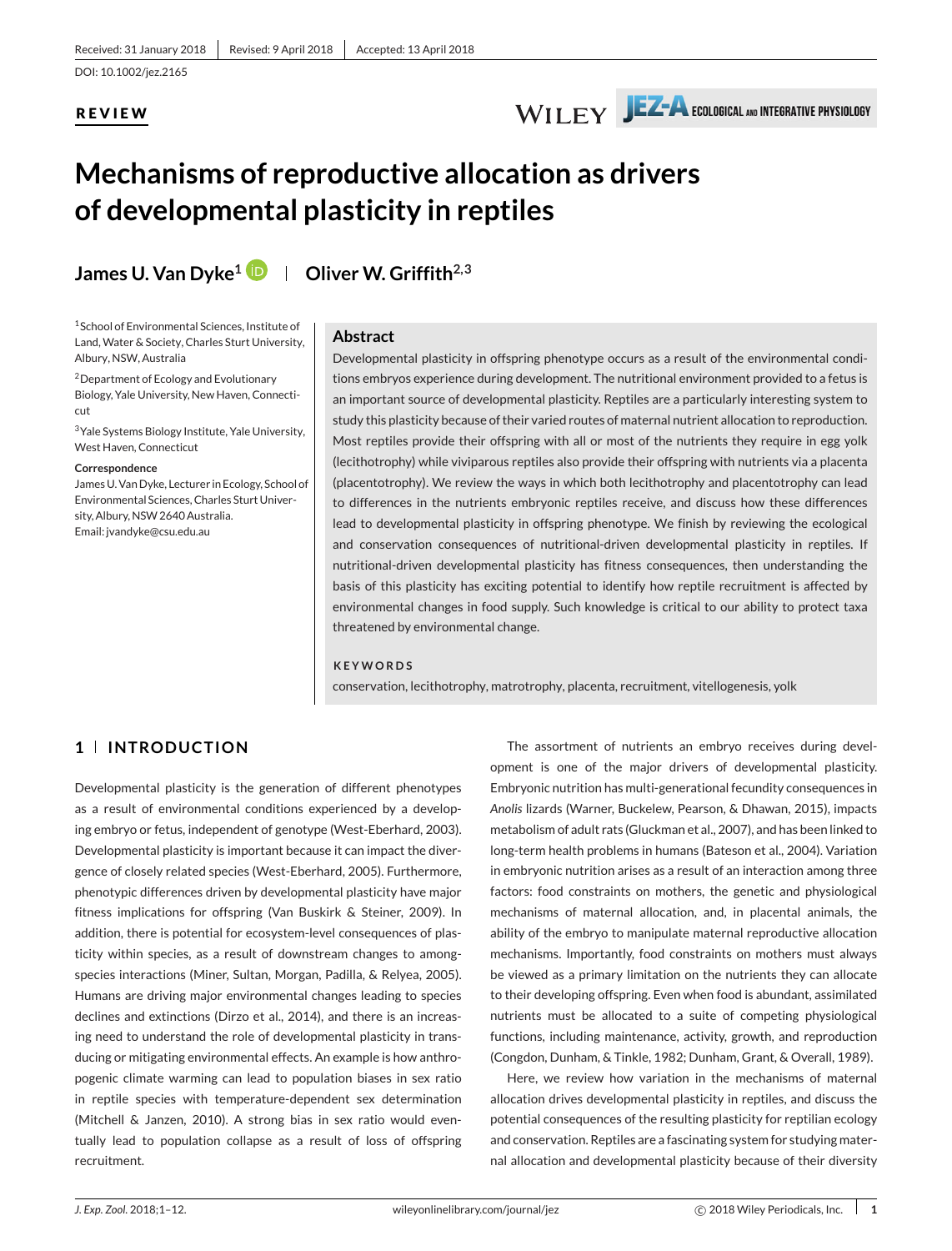**2** VAN DYKE AND GRIFFITH



**FIGURE 1** Diagrammatic representations of the mechanisms of reproductive allocation in reptiles. (A) Lecithotrophic reptiles slowly allocate yolk precursors to ovarian follicles, indicated by the growth in circle size and color yellow. After ovulation and fertilization (and oviposition in lecithotrophic viviparous species), the embryo consumes yolk as it develops, indicated by the decrease in size of the circle. (B) Placentotrophic reptiles, which are always viviparous), exhibit a reduced period of vitellogenesis, although this reduction is highly variable across species. The embryo then increases in size at some rate over the course of development as nutrients are provided across the placenta. The reduction on reliance on yolk by the embryo is indicated by the color red, as opposed to yellow, surrounding the embryo. In both diagrams, the brown oval early in development is meant to represent a blastodisc [Color figure can be viewed at wileyonlinelibrary.com]

in maternal allocation mechanisms and their wide potential for nutritional impacts on developmental plasticity. Reptiles provide their offspring with nutrients via two potential mechanisms: lecithotrophy and placentotrophy (Figure 1), and we consider both of these mechanisms separately in our review. Lecithotrophic animals are those that provide nutrients to their offspring primarily or exclusively via yolk (Blackburn, 2000; Wourms, 1981). However, "lecithotrophy" is also used to describe the more general provisioning of nutrients prior to development (Uribe & Grier, 2011), including oil droplets in the ova of teleost fish. The vast majority of reptiles are lecithotrophic, including all oviparous species, and almost all viviparous species. Only the placentotrophic skinks within the taxa *Chalcides*, *Eumecia*, *Lubuya ivensii*, *Mabuya*, *Niveoscincus*, and *Pseudemoia* have reduced their reliance on lecithotrophy, and most of these remain at least partially lecithotrophic (Thompson, Stewart, & Speake, 2000). In oviparous species, lecithotrophy in practice also describes those species that deposit an albumen layer on eggs after ovulation: the Crocodila, Rhynchocephalia, and Testudinata. Squamate ova conspicuously lack an albumen layer (Packard, Tracy, & Roth, 1977). In oviparous reptiles, the eggshell is also deposited after ovulation, and is a source of ions for developing reptiles, especially calcium during development (Palmer & Guillette, 1991). Thus, in practice the descriptor "lecithotrophy" does include animals that use some post-ovulatory nutritional mechanisms. Still, in each of these cases, yolk is the primary source of embryonic nutrition, and will be our main focus in the lecithotrophy section of our review.

In contrast to lecithotrophy, placentotrophic animals are those that supplement embryonic nourishment through the transfer of nutrients across a placenta during embryogenesis. Placentotrophy is therefore assumed to be restricted to viviparous (live-bearing) species, which in reptiles are limited to about 20% of all species of squamates (lizards and snakes). Placentas in squamates are formed from the apposition of uterine tissue with a series of embryonic membranes, including the chorioallantoic and yolk sac membranes. While substantial transfer of macro-nutrients has evolved only five or six times in squamates (Blackburn, 2015b), in all viviparous squamates there seems to be some level of incipient placentotrophy (Hoffman, 1970; Stewart, 2013; Stewart, 1989; Stewart, 2015; Van Dyke & Beaupre, 2012; Yaron, 1977). In species with incipient placentotrophy, the surface epithelium of the uterus is responsible for the transport of post-ovulatory organic nutrients (Blackburn & Lorenz, 2003; Blackburn, Anderson, Johnson, Knight, & Gavelis, 2009; Blackburn, Gavelis, Anderson, Johnson, & Dunlap, 2010; Stewart & Brasch, 2003), but the makeup of these nutrients is unknown. It is likely that uterine shell glands, which mobilise calcium and eggshell proteins to the uterine lumen in oviparous reptiles, have a functional role in incipient transport of nutrients in viviparous squamates. (Cornetti et al., In Press; Herbert et al., 2006; Herbert, Murphy, & Thompson, 2010) In species that rely on a large amount of yolk initially in development but also exhibit a substantial increase in offspring mass compared to the mass of eggs at ovulation (ex., *Pseudemoia* sp.), the nutrient composition of placental transfer appears to match the composition of egg yolk at the macro and micronutrient scale (Thompson et al., 2000). In species that are (nearly) completely reliant on placentotrophy, (e.g., *Mabuya* sp.), placental transport is responsible for large quantities of lipid, protein, calcium, magnesium, potassium, and sodium, which replace yolk nearly completely (Ramirez-Pinilla, 2006; Ramirez-Pinilla, Rueda, & Stashenko, 2011).

# **2 MATERNAL PLASTICITY IN LECITHOTROPHY**

### **2.1 Vitellogenesis**

In lecithotrophic vertebrates, the egg yolk is a dense package that contains all, or nearly all, of the nutrients a developing embryo requires (energy, protein, micronutrients, etc.). Yolk is formed via vitellogenesis. During vitellogenesis, yolk precursor proteins (vitellogenin; VTG and very low density lipoprotein; VLDL) are formed in the maternal liver. Vitellogenesis is itself stimulated by estradiol secreted by the ovaries via activation of the hypothalamo-pituitary-gonadal axis, usually in response to seasonal, resource availability, and social cues (Van Dyke, 2014). Estradiol stimulates hepatic tissues to synthesize VTG, a lipoglycophosphoprotein, and VLDL, which are then transported via the bloodstream to the ovaries and sequestered into growing follicular oocytes via receptor-mediated endocytosis (Wallace, 1985). Within the oocytes, VTG is proteolysed by cathepsin D into yolk proteins including lipovitellins and phosvitins (Finn, 2007).

Notably, most of our knowledge of this pathway comes from model species of lampreys, teleost fish, *Xenopus*, and *Gallus*, and specific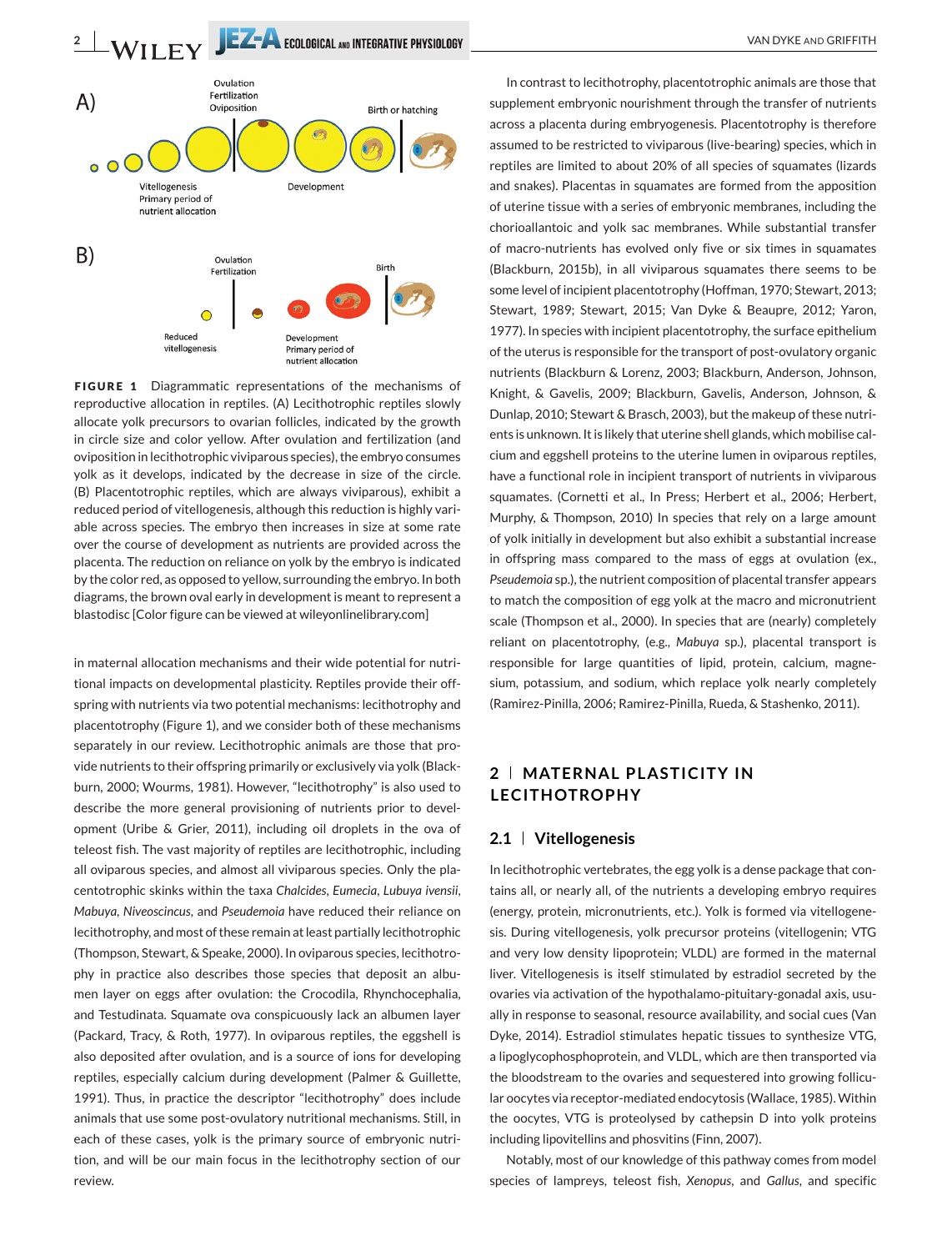details of vitellogenesis in non-avian reptiles have been rarely documented (Nainan et al., 2009), aside from its endocrine regulation (Callard, Ho, Gapp, Kleis, & Heisermann, 1985; Callard, Riley, & Perez, 1990; Ho, 1987; Ho, Kleis, McPherson, Heisermann, & Callard, 1982). However, several interesting differences occur among taxa. For example, in chickens, VLDL represents 60% of yolk dry mass and contributes 23% of yolk protein and 93% of lipid, whereas VTG contributes 48% of yolk protein and 7% of lipid (Burley, Back, Wellington, & Grigg, 1988; Thompson & Speake, 2003). In crocodilians, VLDL accounts for only 30% of yolk dry mass and VTG is much more abundant (Burley et al., 1988; White, 1991). VLDL has not been isolated from the yolks of squamates or turtles (Thompson & Speake, 2003) and was noticeably not reported in the yolk of *Anolis pulchellus* (De Morales, Valles, & Baerga-Santini, 1987). VLDL has been isolated from the plasma of vitellogenic female turtles (Duggan et al., 2001; Lance, Place, Grumbles, & Rostal, 2002) and the snake *Bothrops jararaca* (Janiero-Cinquini, Bijovsky, Leinz, & Winter, 1995), Thus, the nutritional roles of both VTG and VLDL may be variable in reptiles. Speake and Thompson (1999) suggest that these differences relate to the different energy and nutritional requirements of different taxa. VLDL is a major source of nonpolar lipids, including triacylglycerol, and bird embryos need large amounts of nonpolar lipids to fuel their higher metabolic costs of embryogenesis (Speake & Thompson, 1999). Indeed, bird eggs typically contain a lipid:protein ratio of approximately 1:1, while that of reptile eggs are variable, but average 1:2 (Speake & Thompson, 1999). These ratios reflect the statistical difference in energy density of egg yolks (birds: 29.2 kj/g; reptiles: 26.9 kj/g; Booth & Thompson, 1991). The bioenergetic requirements of development in these taxa may explain the considerable differences in VLDL and VTG fractions between birds and non-avian reptiles, but similar hypotheses could also explain smaller differences observed across reptile species.

## **2.2 VTG and VLDL structure and function**

In most lecithotrophic reptiles, VTG must provide nearly all of the nutrients embryos need to complete development. Because VLDL has been identified in crocodilian yolks, it likely provides nutrition in their embryos in addition to that provided by VTG. Both molecules can be envisioned as capsules or spheres. VTG is a polypeptide dimer of the molecules lipovitellin and phosvitin (Raag, Appelt, Xuong, & Banaszak, 1988). Together, both polypeptides contain over 1800 amino acids and the VTG amino acid sequence may differ by more than 40% across vertebrate species (Nardelli et al., 1987; White, 1991). The lipovitellin component is essentially a polypeptide capsule that carries lipids (Banaszak, Sharrock, & Timmins, 1991; Raag et al., 1988). The fractions of fatty acids carried in lipovitellin are plastic and vary with diet in chickens (Naber & Biggert, 1989). In contrast, the phosvitin component of VTG is heavily phosphorylated and may carry up to 90% of all of the phosphorous in yolk (Samaraweera, Zhang, Lee, & Ahn, 2011). The phosphate molecules themselves act as chelating factors that have a strong affinity to bivalent ions, including calcium, magnesium, and iron (Grizzuti & Perlmann, 1973; Samaraweera et al., 2011; Taborsky, 1963).

Essentially, VTG acts as a remarkably efficient combined transporter/resource. It provides a mechanism of transporting lipids,

phosphates, and ions from the liver to the oocyte, but also simultaneously provides the amino acids the eventual embryo will need, via its built-in polypeptide structure. Its secondary structure (i.e., amino acid sequence) is probably tuned by selection to ensure that all amino acids necessary for embryonic development are provided to the oocyte. Simultaneously, the VTG tertiary structure is probably semiindependently tuned by selection to provide cavities and attachment points for carrying other necessary nutrients (e.g., Finn, 2007). When viewed on a per-molecule basis, the polypeptide secondary structure of a VTG molecule is for the most part fixed within species as its amino acid sequence is encoded in the genome. Thus, the number and identity of amino acids that an oocyte receives should be relatively constant per molecule of VTG. In contrast, the relative composition of lipids, phosphate, and ions is not genetically fixed, and probably depends at least somewhat on the availability of these nutrients to the liver once vitellogenesis is initiated (e.g., Naber & Biggert, 1989). Thus, the per-VTGmolecule composition of non-protein nutrients can be highly variable among molecules, oocytes, or mothers.

In contrast to VTG, VLDL is a droplet of lipid, with a core of triacylglycerol and cholesteryl ester surrounded by a phospholipid bilayer, free cholesterol, and apoproteins (Anton et al., 2003; Martin, Augustyniak, & Cook, 1964). In non-avian reptiles, VLDL has only been reported in crocodilian yolk, but it could occur in the yolks of other reptiles that have not been adequately investigated. In birds, VLDL particles are large spherical droplets that contain large amounts of triacylglycerol and cholesterol ester, surrounded by phospholipid and free cholesterol (Speake & Thompson, 1999). The lipid droplets are embedded or even partially surrounded with apoproteins (Anton et al., 2003; Martin et al., 1964; Walzem, 1996) which help transport the lipid from liver to oocyte and facilitate receptor-mediated endocytosis (Speake & Thompson, 1999). In birds and crocodilians, VLDL likely functions to provide the embryo with large amounts of lipids, both for structural and bioenergetic purposes (Speake & Thompson, 1999). In reptiles that lack VLDL, VTG must provide all of the lipids the embryo requires (Speake & Thompson, 1999). In species that use it, the large size of some of the apoproteins found in VLDL suggest that it could also function as an accessory amino acid transporter, alongside VTG. Like VTG, the genetic basis of VLDL-associated apoproteins (Kirghgessner et al., 1987) probably constrains variability in what amino acids are provided on a per-molecule basis. In contrast, the fatty acid composition of VLDL is highly plastic with diet (Speake & Thompson, 1999).

### **2.3 How can yolk composition vary?**

In this section, we are primarily concerned with how the production of VTG and VLDL could lead to variation in yolk composition within an individual female reptile. Presumably, this variation can occur either as a result of maternal manipulations to maximize offspring fitness (Mousseau & Fox, 1998), or as a result of environmental constraints on maternal nutrition (Geister, Lorenz, Hoffman, & Fischer, 2008). Environmental constraints can occur as a result of dietary restrictions or as a result of competitive use by competing biological functions (Dunham et al., 1989).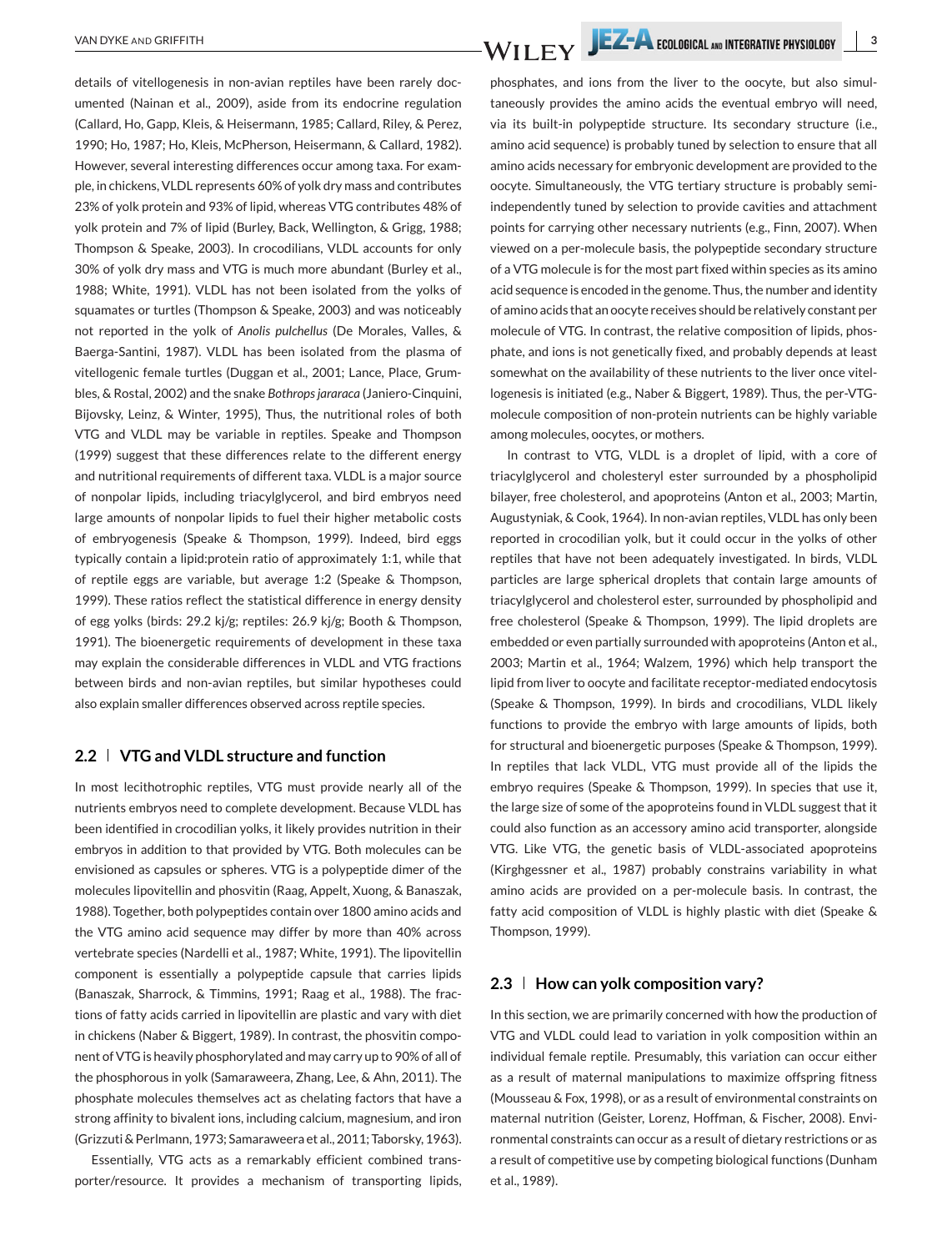**4** VAN DYKE AND GRIFFITH

The model of oocyte production via hepatic vitellogenesis and ovarian uptake from circulation suggests that the organic nutrient component of yolk is largely a matrix of discrete VTG-derived and possibly VLDL-derived molecules. Thus, one of the most important ways that a female reptile can vary her yolk composition is to allocate varying numbers of discrete VTG/VLDL molecules into different oocytes. This decision likely underlies the variation in egg size (via yolk dry mass) that has been frequently reported in reptiles, both within and among females (Bernardo, 1996b; Finkler & Claussen, 1997; Wallace et al., 2006). Selective pressures on egg size, and co-variation among egg size, egg number, body size, and age, are fundamental questions in life history evolution and have received considerable attention in the literature (Bowden, Harms, Paitz, & Janzen, 2004; Congdon & Gibbons, 1987; Dunham & Miles, 1985; Dunham, Miles, & Reznick, 1988; Ford & Seigel, 1989; Lack, 1954). In contrast, the genetic and physiological mechanisms underlying this variation, or how mothers actually manipulate egg size during vitellogenesis, are virtually unknown. We hypothesize that it occurs as a result of (1) the total number of VTG/VLDL molecules produced in the liver in a reproductive bout; (2) the number of ovarian follicles recruited in a reproductive bout; (3) the number of VTG/VLDL receptors produced in each ovarian follicle; and (4) the amount of time each VTG/VLDL receptor is active in each follicle. Thus, there are a number of potential mechanisms that a mother could use to determine how many VTG/VLDL molecules are allocated to each oocyte. Based on optimal egg size theory and morphological constraints, we assume that natural selection fine-tunes these mechanisms to produce a mean offspring size phenotype that mothers might "bet-hedge" around, along with clutch size, to maximize potential offspring survivorship (Bernardo, 1996b; Congdon & Gibbons, 1987; Smith & Fretwell, 1974).

In addition to effects on egg size, altering the number of VTG/VLDL molecules allocated to a given oocyte is probably also the only way to adjust what amino acids are provided to an oocyte via yolk. The amino acid compositions of both molecules are determined by the mother's VTG/VLDL genes, and are thus not likely to vary (White, 1991). Thus, if a mother aimed to manipulate the amount of a particular amino acid allocated to an oocyte, she would probably have to produce additional whole VTG molecules, rather than allocate only that amino acid. The polypeptide synthesis of VTG and VLDL likely uses free amino acids that are hydrolyzed from dietary or stored proteins, or synthesized de novo (White, 1991). Essential amino acids would have to be acquired from diet, but non-essential amino acids can be produced de novo via transamination. A lack of a particular essential amino acid can thus be a limiting factor in VTG/VLDL synthesis.

The second way a female reptile could vary her yolk composition would be to alter the contents of individual VTG/VLDL molecules during vitellogenesis in the liver. Amino acid compositions of VTG/VLDL probably cannot be modified this way, and the broader lipid fractions of VTG and VLDL appear to be relatively fixed (Speake & Thompson, 2000; Walzem, 1996). For example, chicken egg lipids are consistently made up of about 71% triacylglycerol, 21% polar lipids, 6% free cholesterol, 1% cholesteryl ester, and 1% free fatty acids (Speake & Thompson, 1999). However, the composition of fatty acids within each lipid fraction are much more variable (Speake & Thompson,

1999; Speake, Herbert, & Thompson, 2004; Thompson et al., 1999) and appear to change with diet (Naber & Biggert, 1989; Noble, McCartney, & Ferguson, 1993; Speake, Noble, McCartney, & Ferguson, 1994; Speake, Surai, & Bortolotti, 2002). Some fatty acids, including palmitic, stearic, palmitoleic, and oleic acids, are nonessential and are likely derived both from de novo synthesis from carbohydrates and from the mother's diet (Speake & Thompson, 1999). Thus, these should not be limiting and may be readily available for allocation into VTG/VLDL molecules. Other fatty acids, including linoleic and  $\alpha$ -linoleic acids are essential and may only be available for allocation if present in the diet (Speake & Thompson, 1999). Either mechanism could play a role in maternal effects: synthesis of non-essential fatty acids can allow females to manipulate their density within individual VTG/VLDL molecules within yolk, whereas dietary acquisition of essential fatty acids can limit the number of VTG/VLDL molecules that were adequately provisioned for the embryo.

In addition to the organic nutrients present in yolk, it may also be possible for the non-organic nutrients to vary in abundance, especially metallic ions. Yolk (probably VTG) carries large amounts of calcium (Packard & Packard, 1991; Packard & Packard, 1988), and dietary restrictions on calcium are a major constraint for egg production in birds (Graveland & Drent, 1997; Tilgar, Mand, & Magi, 2002). In oviparous species, the primary constraint of calcium limitation can be on eggshell formation rather than vitellogenesis (Graveland, 1996). Both yolk and eggshell are major calcium sources for oviparous embryos, so while calcium limitations during vitellogenesis can reduce calcium content of yolk, it could be compensated by the calcium present in the eggshell.

# **3 MATERNAL PLASTICITY IN PLACENTOTROPHY**

In reptiles, placental nutrient transport likely occurs via a number of potential mechanisms, including apocrine, holocrine, and merocrine secretion, and membrane bound solute carriers (Griffith & Wagner, 2017; Van Dyke, Brandley, & Thompson, 2014a). In the most widely studied species, *Pseudemoia entrecasteauxii*, placentotrophy appears to use apocrine secretion and membrane-bound solute carriers (Biazik, Thompson, & Murphy, 2010; Biazik, Thompson, & Murphy, 2009). Lipids and proteins are packaged in vesicles (Adams, Biazik, Thompson, & Murphy, 2005; Griffith, Ujvari, Belov, & Thompson, 2013), and smaller molecules such as small ions, and small organic molecules like amino acids are likely transported by solute carriers (Griffith, Brandley, Belov, & Thompson, 2016b). The mode of secretion likely depends on the nutrients provided, and the location of the transport.

The amount of lipid and protein resources transported across the placenta in some placentotrophic lizards is a plastic trait, which can be impacted by maternal diet, basking opportunities, and maternal stress (Itonaga, Jones, & Wapstra, 2012; Swain & Jones, 2000; Van Dyke, Griffith, & Thompson, 2014b). Furthermore, placentotrophy can be modulated by interactions of these variables, for example, in *Niveoscincus metallicus* increased maternal diet only increases placental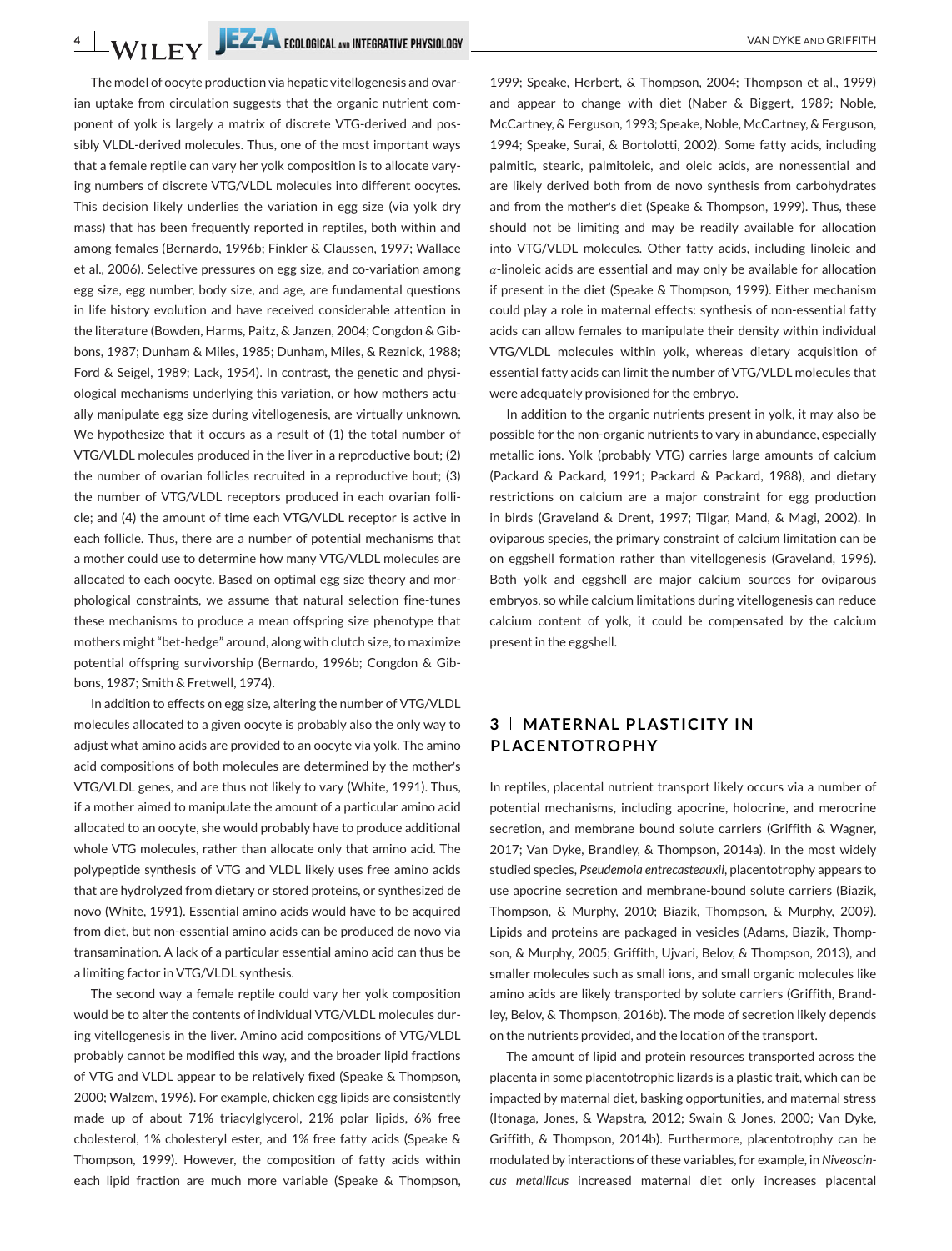provisioning when adequate basking opportunities are provided (Swain & Jones, 2000). Placentotrophy as a plastic trait allows mothers to nourish embryos (1) when nutrients are most available, (2) when mothers can be more assured that the offspring will be viable at birth, and (3) when nutrients are most needed by the embryo for growth and development.

### **3.1 The genetic basis of plasticity in placentotrophy**

Plasticity in placentotrophy ultimately relies on the mother's ability to control nutrient transport in one of the following three ways: (1) by adjusting the uterine machinery that facilitates transport (e.g., the solute carriers); (2) by adjusting the placental surface area that facilitates transport; and (3) by adjusting the circulating nutrient substrates for transport. No one has investigated whether any of these are altered in squamate pregnancy to modify differential transport of nutrients.

In mammals with an invasive hemochorial placenta, like humans and mice, embryonic tissues have direct access to maternal blood and so nutrient transfer is predominantly regulated by embryonic factors such as trophoblast size and regulation of trophoblast-expressed transporters including GLUT3 and SLC38A4 (Constancia et al., 2005). The genetic basis of this embryonic regulation is not completely known, but some important pathways have been identified, including the insulin-like growth factor signaling pathway. Wholesale suppression of embryonic insulin-like growth factor 2 (*IGF2*) results in a smaller offspring as a result of reduced placenta growth. However, suppression of *IGF2* in the trophoblast alone results in reduced placental growth, but not reduced offspring size, because somatic *IGF2* expression somehow communicates to the trophoblast to tell it to increase the expression of nutrient transport proteins GLUT3 and SLC38A4 (Fowden, Ward, Wooding, Forhead, & Constancia, 2006). In the horse, pig, and cow, where there are breed-specific differences in offspring weight, embryo transfer experiments allow us to identify maternal/embryonic effects that alter placentotrophy. The single biggest factor that alters placentotrophy from these studies is placental size and surface area (Fowden et al., 2006).

In all placentotrophic reptiles there seems to be uterine or trophoblast innovations that increase placental surface area (Blackburn, 1992; Stewart, 2013). These include additional folding and interdigitation of specific regions of the uterus. This increased folding is most significant in the placentotrophic lizards in the genera *Chalcides*, *Mabuya*, and *Pseudemoia*, which have specialized placental regions (e.g., the placentome) where there is a high degree of interdigitated folding between the uterus and chorioallantoic membrane (Adams et al., 2005; Blackburn & Callard, 1997; Vieira, de Perez, & Ramirez-Pinilla, 2007). Similarly, the placentotrophic *Lubuya ivensii* exhibits invasive components in its chorion and choriovitelline membrane, which also increase surface area (Blackburn & Flemming, 2012). In the highly placentotrophic genus, *Mabuya*, this increase in placental complexity is achieved in part by the recruitment of retroviral envelope proteins to the placenta (Cornelis et al., 2017; Denner, 2017). Future work is needed to test whether the plasticity in placentotrophy observed in placentotrophic squamates has genetic or physiological bases. Differences in placental complexity (degree of interdigitation and surface area), nutrient transport regulation, and/or in maternal mobilization of resources could all be physiological factors correlated with plasticity in placentotrophy.

### **3.2 Maternal-fetal conflict and embryonic control**

Plasticity in placental nutrient provisioning is distinct from lecithotrophy because it is susceptible to embryonic manipulation, rather than managed by the mother alone. This susceptibility occurs because placental nutrients are transported during (rather than prior to) embryonic development, and because transport is typically achieved in part by cooperation with the fetus. The mechanisms by which embryos manipulate placentotrophic provisions are better understood in mammals than in reptiles (Blackburn, 2015a). Hormones and growth factors produced by the trophoblast (the embryonic placental tissue) are a major source of embryonic regulation of placental nutrient transfer in humans and mice. Many of the hormones secreted into the placenta by viviparous mammals are also present in the embryonic placenta of viviparous squamates, including *IGF2* and progesterone (Girling & Jones, 2003; Griffith, Brandley, Whittington, Belov, & Thompson, 2017). Thus, there is potential for similar embryonic regulation of placental development to occur in reptiles. In viviparous mammals, *IGF2* is a particularly important growth factor. In viviparous mammals *IGF2* is an imprinted gene which is only expressed from the paternally inherited allele. Overexpression of *IGF2* in mouse and human results in fetal overgrowth, while *IGF2* deficient embryos have significantly smaller placentas which transfer fewer resources through the bulk of pregnancy (Wilkins & Haig, 2003). While genomic imprinting has not been found in any non-mammalian viviparous vertebrates, this may be due to methodological constraints, as only candidate gene approaches have been used to search for them (Griffith, Brandley, Belov, & Thompson, 2016a).

# **4 DEVELOPMENTAL AND ECOLOGICAL CONSEQUENCES OF PLASTICITY IN REPRODUCTIVE ALLOCATION**

Broadly speaking, the developmental, and subsequently ecological, consequences of plasticity in maternal allocation in reptiles have received limited attention in the literature. Far more research has focused on how differences in egg size and number, presumably caused by interactions of genetic and plastic differences in reproductive allocation, and environmental effects, can impact offspring size, survivorship, and/or biology (Aubret, Bonnet, Shine, & Maumelat, 2003; Congdon & Gibbons, 1987; Packard, Miller, Packard, & Birchard, 1999; Roosenburg & Dunham, 1997; Sinervo & Licht, 1991). More recent investigations have begun to investigate how differences in allocation of particular nutrient classes can affect offspring phenotype. For example, in the placentotrophic *Niveoscincus ocellatus*, protein content of pregnant mothers' diets interacts with that of postpartum offspring diets to impact offspring growth and sprint speed (Cadby, Jones, & Wapstra, 2011). Notably, neither offspring size nor sprint speed at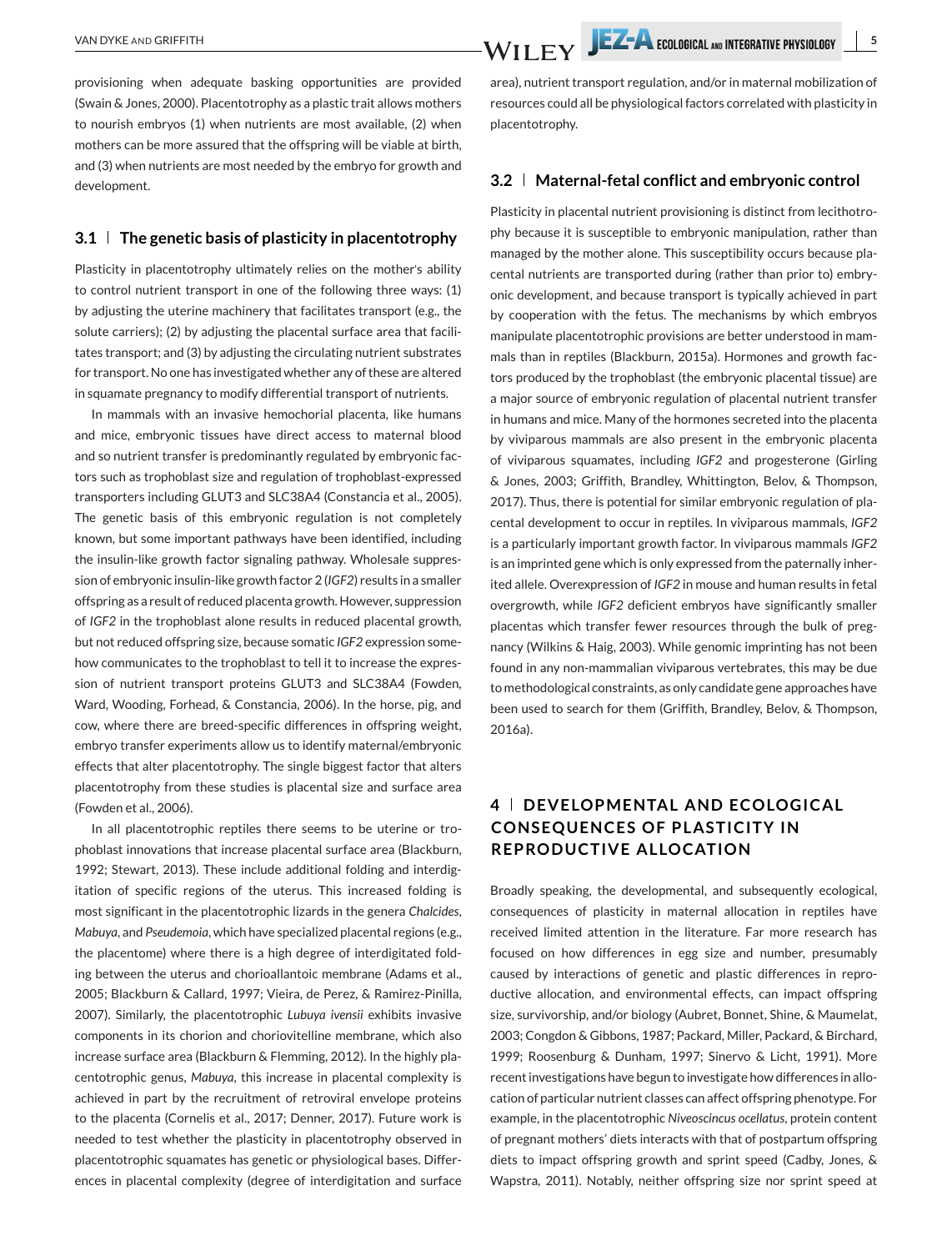birth is affected by maternal diet only. Instead, litter size is decreased by extra protein, and maternal growth is increased. Together, these results suggest that bulk protein availability to pregnant mothers may impact offspring phenotype, but the underlying mechanisms remain unclear. While a protein-rich diet may increase the total amount of amino acids available to a mother to allocate to her offspring, it may not provide the essential amino acids needed to directly benefit any single individual offspring. In addition to increasing studies on bulk nutrient allocation, a growing body of literature has investigated how allocation of accessory hormones into egg yolk affects offspring phenotype, particularly sex in species with temperature-dependent sex determination (Bowden, Ewert, & Nelson, 2000; Bowden, Ewert, Freedberg, & Nelson, 2002; Crews, 1996; Paitz, Sawa, & Bowden, 2012). In this section, we review the current knowledge of how maternal plasticity in reproductive allocation impacts developmental plasticity and ecology of individual offspring in reptiles.

# **4.1 Developmental consequences**

The physiology of reproductive allocation allows several predictions about how variations in nutrient abundance affect developmental success and/or growth of embryos. First, because the polypeptide secondary structures of VTG and VLDL in lecithotrophic species are likely to be fixed (White, 1991), at least within species, scarcity in essential amino acids required for these structures may be directly limiting to VTG or VLDL synthesis. Scarcity of essential fatty acids may not limit the number of VTG or VLDL molecules produced, but could reduce the abundance of those fatty acids within each VTG or VLDL molecule. How subsequent reductions in abundance of VTG or VLDL molecules, or a lack of essential fatty acids within those molecules, impacts an embryo is unknown in reptiles. We hypothesize that such scarcities should result either in fewer ovarian follicles being fully provisioned and ovulated, and/or reductions in the nutrients available to each ovum. The former case would simply result in smaller clutch sizes. In the latter case, reductions in nutrients available to an ovum should result in smaller egg/offspring size. Yolkectomy experiments indicate that even large reductions in yolk can still allow complete development of viable reptile embryos (Sinervo, 1990; Sinervo & Huey, 1990; Sinervo, Doughty, Huey, & Zamudio, 1992). Thus, reductions in the provisioning of nutrients, and resulting smaller egg yolk size, may not alone lead to reductions in fecundity. Instead, the fitness consequences of small offspring (e.g., Janzen, 1993a) may select for a minimum offspring size, below which a female's fitness is unlikely to benefit (Shine, 1978). However, there probably is some species-specific lower limit of nutrient allocation, below which an embryo cannot successfully complete development.

A second possibility is that reductions in some essential nutrients might not impact the abundance of VTG or VLDL molecules in a way that would affect egg or offspring size, but could still impact offspring phenotype. Notably, such impacts can occur both in the allocation of non-protein nutrients bound to VTG or VLDL in lecithotrophic species, or of any nutrients freely transported across a placenta in placentotrophic species. For example, reduced allocations of trace metals, like zinc, can result in congenital malformations, as in rats (Hurley,

1969). Currently, what nutrients are essential and cause physiological problems if deficient in embryonic reptiles is poorly known. However, fatty acids are a useful starting point for investigation. Many 18-carbon polyunsaturated fatty acids are essential, and their abundances vary widely across potential food types (Speake & Thompson, 1999). Thus, their abundance might vary widely in eggs across mothers, or possibly even within mothers depending on the frequency of dietary shifts a female experience during a reproductive allocation period (Van Dyke, Beck, Jackson, & Hopkins, 2013). Another fatty acid, docosahexaenoic acid (DHA; 22:6*n*-3) is produced as a result of desaturation/elongation of essential fatty acids, such as  $\alpha$ -linoleic acid (18:3n-3), and is important for the development of the brain and retina (Speake & Thompson, 1999). Deficiencies in DHA have been linked to visual loss in fish (Bell et al., 1995), and both brain and retinal deficiencies in monkeys (Neuringer, Connor, & Van Petten CB, 1984; Neuringer, Connor, Lin, Barstad, & Luck, 1986). Deficiencies in DHA have even been linked to behavioral changes in rats (Moriguchi, Sheaff Greiner, & Salem, 2000). Deficiencies in DHA (or other nutrients) may also be associated with low hatching success in captive alligators (Noble et al., 1993). Such deficiencies of fatty acids, or other nutrients important for brain development, might also underlie cognitive differences observed in juvenile White's skinks (*Liopholis whitii*) from mothers fed restricted diets (Munch et al., 2018).

## **4.2 Ecological implications**

Ultimately, whether and how plasticity in reproductive nutrient allocation affects developmental plasticity in reptiles is important not just for advancing our understanding of reptile biology, but also for improving conservation of threatened reptile species. Clearly, if plasticity in reproductive allocation affects the number of offspring produced then there are direct consequences for population dynamics. The best example of these impacts is when local changes in food supply lead to changes in adult fecundity (Beaupre & Douglas, 2009; Bonnet, Naulleau, Shine, & Lourdais, 2001; Congdon, 1989; Douglas, 2010; Seigel & Ford, 1992; Van Dyke et al., 2014b; Winne, Willson, & Gibbons, 2006). Likewise, if plasticity in reproductive allocation affects the "quality" of individual offspring in a way that impacts their likelihood to recruit or survive to adulthood, then there are also consequences for population dynamics.

How plasticity in reproductive allocation impacts individual offspring in a way that affects their recruitment is more cryptic than direct impacts on maternal fecundity. These impacts are often studied under the umbrella term of maternal effects. Maternal effects are the non-genetic influence mothers have on offspring phenotype, which include the effects of plasticity in reproductive allocation (Bernardo, 1996a; Newcombe, Hunt, Mitchell, & Moore, 2015; Roach & Wulff, 1987). Because maternal effects impact offspring phenotype independently of genetics, they are a direct cause of developmental plasticity. Maternal effects in reproductive allocation are a well-recognized concept among biologists, and in reptile studies have often focused on among-mother differences in egg size and/or offspring biology (Bernardo, 1996b; Rhen & Lang, 1995; Valenzuela, 2001), including as a result of food manipulations (Warner & Lovern, 2014). Furthermore, a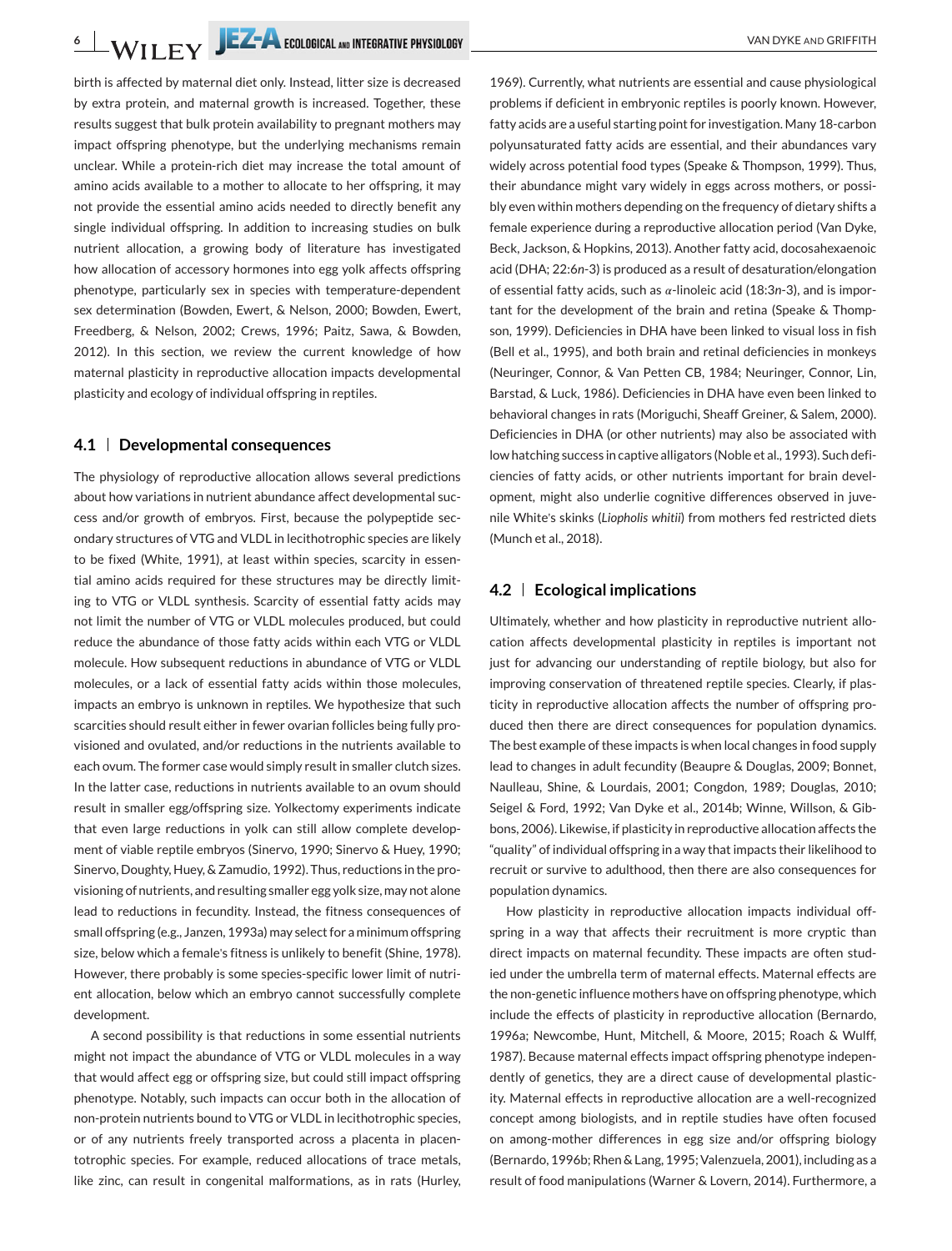

**FIGURE 2** Experimental paradigm for studying reproductive allocation effects on developmental plasticity via diet switching experiments. In year 1, diet differences experienced by two groups of females are associated with compositional differences in offspring, and potentially biological differences indicative of developmental plasticity. Offspring differences here are indicated by size differences. In year 2, the mothers' diets are switched and two outcomes are theoretically possible, A and B. In Switch A, the offspring differences observed in year 1 remain fixed and are thus not likely the result of nutritional effects. In Switch B, the offspring differences reverse coincident with the diet switch, and are likely due to nutritional effects [Color figure can be viewed at wileyonlinelibrary.com]

growing body of evidence also suggests that offspring quality differences, measured as offspring performance and survival, occur as a result of differences in maternal food availability during reproduction (Wang, Li, Zeng, Liang, & Du, 2017; Warner & Lovern, 2014). Differences in maternal food availability can even lead to changes in sexallocation in lizard species with temperature-dependent sex determination, in a complex interaction between incubation temperature and yolk nutrition (Warner, Lovern, & Shine, 2007).

Even when they are not studied directly, maternal effects are almost always accounted for in studies on reptile offspring biology, independently of egg size, when they are included in statistical analyses as random "clutch effects" (Ashmore & Janzen, 2003; Hurlbert, 1984; Janzen, 1993b; Steen, Van Dyke, Jackson, & Hopkins, 2015; Van Dyke, Plummer, & Beaupre, 2011; Warner, Jorgensen, & Janzen, 2010; Webb, Brown, & Shine, 2001). We hypothesize that plastic differences in reproductive nutrient allocation underlie many of these maternal or clutch effects in reptiles. These differences arise as a result of genetic differences in nutrient allocation among females, as a result of nutritional differences females experience during reproductive allocation, or as an interaction between the two.

How can our hypothesis be tested? First, egg and/or offspring compositional differences must be established, either among or within females. If among-mother differences are consistent, regardless of their diets, then those differences may be genetically driven. In contrast, if those differences only occur as a result of dietary differences, then they are likely environmentally driven (Figure 2). Generalist species may be particularly useful for this type of analysis. For

example, generalist turtle species like the Australian *Emydura macquarii* (Spencer, Thompson, & Hume, 1998) or American *Trachemys scripta* (Bjorndal, 1991) would be useful for manipulating diet and nutrition, such that some females experienced highly carnivorous diets, and others experienced highly herbivorous diets. Diet switches within females could then be used to separate the effects of reproductive allocation plasticity on offspring from other maternal effects (Figure 2). The primary constraint on these types of projects is the long period between reproductive bouts (∼1 year), compared to other model species, which may not be suitable in the modern funding environment. In contrast, reptiles that are less generalist in their diet may be not tractable study species. For example, Australian skinks of the genera *Acritoscincus*, *Lampropholis*,*Niveoscincus*, and *Pseudemoia* are all largely insectivorous, and the fatty acid profiles of their yolk, at least, are very similar across species (Speake & Thompson, 1999; Speake et al., 2004).

Second, once compositional differences are established, their effects on the offspring must be investigated. Given the consistent appearance of maternal effects in many studies of offspring development, physiology, and performance, there are many potential metrics to be investigated. Studies of invertebrates have used a similar approach, and are good models to follow to test for general trends across taxa (Stachlschmidt & Adamo, 2015). Recent reptile studies are even beginning to report such maternal- and diet-driven effects on behavior and cognition (Munch et al., 2018). If these differences have fitness consequences, then they have exciting potential to further our understanding of how reptile recruitment is affected by environmental changes in their food supply. Furthermore, such knowledge would enhance our ability to manage species threatened by environmental change, via conservation physiology approaches (Wikelski & Cooke, 2006). Management options here include in situ approaches to improve nutritional availability for threatened species, as has been suggested for the greater sage grouse (Gregg & Crawford, 2009). Improving embryonic nutrition would also be useful for ex situ headstarting and breeding projects, where diets of mothers are manipulated in captivity to improve the potential for offspring recruitment after release. Such considerations have recently been suggested for headstarting of endangered ploughshare tortoises (Currylow et al., 2017).

# **5 CONCLUSION**

In our review, we have summarized knowledge about the mechanisms by which both lecithotrophic and placentotrophic reptiles allocate nutrients to their offspring, described how these lead to developmental plasticity, and argued for further study on their consequences for reptile ecology and conservation. Based on our review, there is clearly much work to be done to continue advancing our knowledge on the mechanisms underlying developmental plasticity in reptiles. Our knowledge on the genetic and physiological mechanisms of vitellogenesis and placentotrophy are largely based on inferences from other model species, and whether they are consistent in reptiles remains to be tested. Until this is done, the actual processes of vitellogenesis and placentotrophy remain incompletely understood. Likewise, the basic biochemistry of VTG has only been investigated in a handful of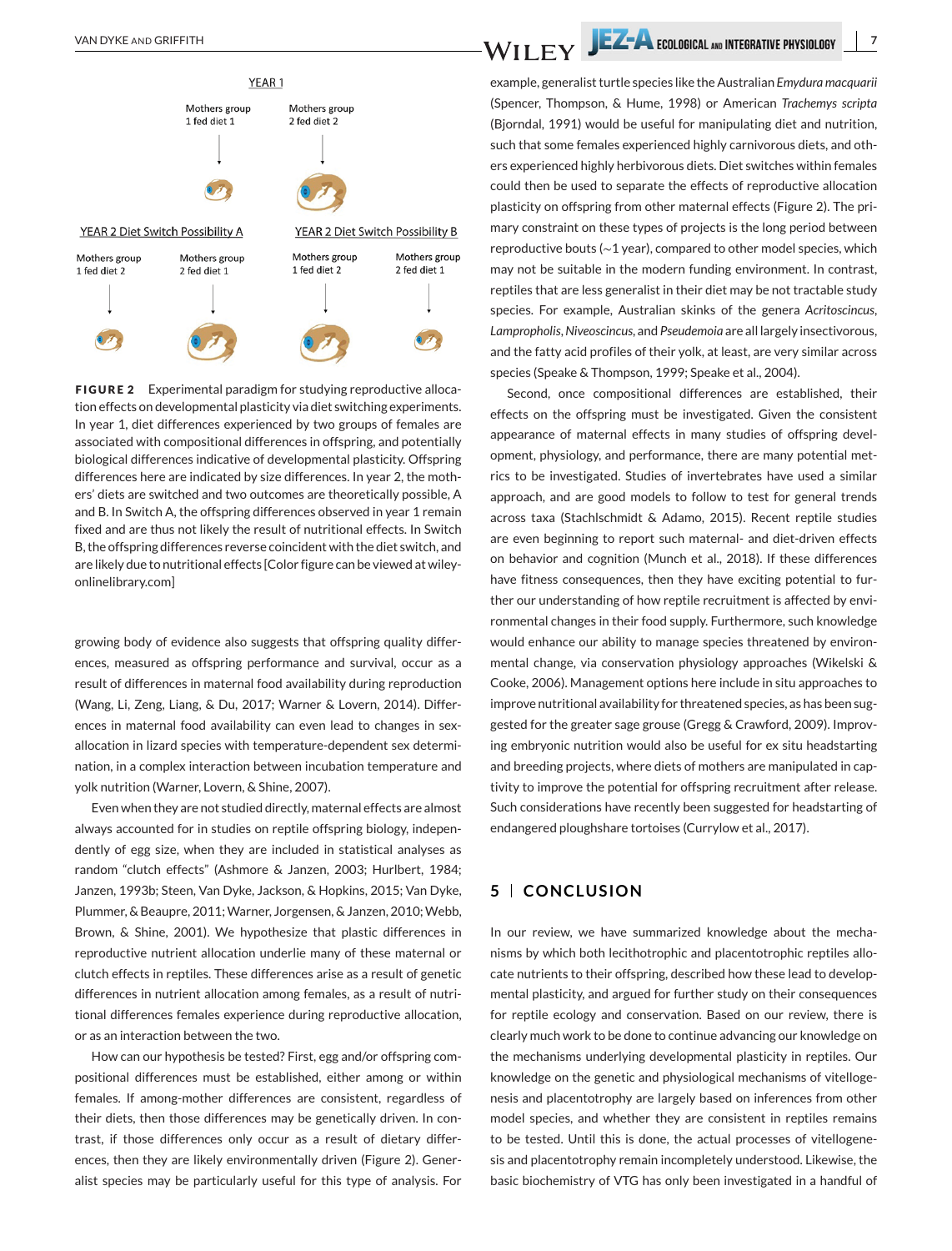vertebrate species, and the generality of these results across taxa, or even across nutritional status within taxa, is unknown. These are thus important gaps in our knowledge, which hamper our ability to understand how reproductive allocation leads to plasticity in offspring traits. For this field to progress, these gaps require extensive further study. Furthermore, given the current state of anthropogenic environmental change, we show the ultimate impacts of reproductive allocation on reptile phenotype and fitness are of paramount importance for further study. Both turtles and viviparous squamates have been identified as vertebrate taxa among the most at-risk of extinction (Sinervo et al., 2010; Turtle Conservation Coalition, 2011). Thus, our review ultimately shows that even basic-science studies that further understanding of reptile reproductive physiology may have eventual applications to improving conservation outcomes of these declining species.

#### **ACKNOWLEDGMENTS**

We thank Dan Warner for the opportunity to write this review, and Mike Thompson for graciously recommending us. This research was funded in part by a Gaylord Donnelley Fellowship, from the Yale Institute of Biospheric Studies to O.W.G. The authors declare no conflict of interest. The manuscript was improved by comments from D. Blackburn, W.-G. Du, and an anonymous reviewer.

### **ORCID**

James U. Van Dyke **iD** <http://orcid.org/0000-0002-3933-111X>

#### **REFERENCES**

- Adams, S. M., Biazik, J. M., Thompson, M. B., & Murphy, C. R. (2005). Cytoepitheliochorial placenta of the viviparous lizard *Pseudemoia entrecasteauxii*: A new placental morphotype. *Journal of Morphology*, *264*, 264–276.
- Anton, M., Martinet, V., Galgalarrondo, M., Beaumal, V., David-Briand, E., & Rabesona, H. (2003). Chemical and structural characterisation of lowdensity lipoproteins purified from hen egg yolk. *Food Chemistry*, *83*, 175–183.
- Ashmore, G. M., & Janzen, F. J. (2003). Phenotypic variation in smooth softshell turtles (*Apalone mutica*) from eggs incubated in constant versus fluctuating temperatures. *Oecologia*, *134*, 182–188.
- Aubret, F., Bonnet, X., Shine, R., & Maumelat, S. (2003). Clutch size manipulation, hatching success and offspring phenotype in the ball python (*Python regius*). *Biological Journal of the Linnean Society*, *78*, 263–272.
- Banaszak, L., Sharrock, W., & Timmins, P. (1991). Structure and function of a lipoprotein: Lipovitellin. *Annual Review of Biophysics and Biophysical Chemistry*, *20*, 221–246.
- Bateson, P., Barker, D., Clutton-Brock, T. H., Deb, D., D'Udine, B., Foley, R. A., … Sultan, S. E. (2004). Developmental plasticity and human health. *Nature (London, United Kingdom)*, *430*, 419–421.
- Beaupre, S. J., & Douglas, L. (2009). Snakes as indicators and monitors of ecosystem properties. In S. J. Mullin & R. A. Seigel (Eds.), *Snakes: Ecology and conservation* (pp. 244–261). Ithaca, NY: Cornell University Press.
- Bell, M. V., Batty, R. S., Dick, J. R., Fretwell, K., Navarro, J. C., & Sargent, J. R. (1995). Dietary deficiency of docosahexaenoic acid impairs vision at low light intensities in juvenile herring (*Clupea harengus*l.). *Lipids*, *30*, 443.
- Bernardo, J. (1996a). Maternal effects in animal ecology. *American Zoologist*, *36*, 83–105.
- Bernardo, J. (1996b). The particular maternal effect of propagule size, especially egg size: Patterns, models, quality of evidence and interpretations. *American Zoologist*, *36*, 216–236.
- Biazik, J. M., Thompson, M. B., & Murphy, C. R. (2009). Lysosomal and alkaline phosphatase activity indicate macromolecular transport across the uterine epithelium in viviparous skinks. *Journal of Experimental Zoology Part B: Molecular and Developmental Evolution*, *312B*, 817–826.
- Biazik, J. M., Thompson, M. B., & Murphy, C. R. (2010). Paracellular and transcellular transport across the squamate uterine epithelium. *Herpetological Conservation and Biology*, *5*, 257–262.
- Bjorndal, K. A. (1991). Diet mixing: Nonadditive interactions of diet items in an omnivorous freshwater turtle. *Ecology*, *72*, 1234–1241.
- Blackburn, D. G. (2015a). Viviparous placentotrophy in reptiles and the parent–offspring conflict. *Journal of Experimental Zoology Part B: Molecular and Developmental Evolution*, *324*, 532–548.
- Blackburn, D. G. (1992). Convergent evolution of viviparity, matrotrophy, and specializations for fetal nutrition in reptiles and other vertebrates. *American Zoologist*, *32*, 313–321.
- Blackburn, D. G. (2000). Classification of the reproductive patterns of amniotes. *Herpetological Monographs*, *14*, 371–377.
- Blackburn, D. G. (2015b). Evolution of vertebrate viviparity and specializations for fetal nutrition: A quantitative and qualitative analysis. *Journal of Morphology*, *276*, 961–990.
- Blackburn, D. G., & Callard, I. P. (1997). Morphogenesis of placental membranes in the viviparous, placentotrophic lizard *Chalcides chalcides* (Squamata: Scincidae). *Journal of Morphology*, *232*, 35–55.
- Blackburn, D. G., & Flemming, A. F. (2012). Invasive implantation and intimate placental associations in a placentotrophic african lizard, *Trachylepis ivensi* (Scincidae). *Journal of Morphology*, *273*, 137–159.
- Blackburn, D. G., & Lorenz, R. L. (2003). Placentation in garter snakes. III. Transmission em of the omphalallantoic placenta of *Thamnophis radix* and *T. sirtalis*. *Journal of Morphology*, *256*, 187–204.
- Blackburn, D. G., Anderson, K. E., Johnson, A. R., Knight, S. M., & Gavelis, G. S. (2009). Histology and ultrastructure of the placental membranes of the viviparous brown snake, *Storeria dekayi* (Colubridae: Natricinae). *Journal of Morphology*, *270*, 1137–1154.
- Blackburn, D. G., Gavelis, G. S., Anderson, K. E., Johnson, A. R., & Dunlap, K. D. (2010). Placental specializations of the mountain spiny lizard sceloporus jarrovi. *Journal of Morphology*, *271*, 1153–1175.
- Bonnet, X., Naulleau, G., Shine, R., & Lourdais, O. (2001). Short-term versus long-term effects of food intake on reproductive output in a viviparous snake, *Vipera aspis*. *Oikos*, *92*, 297–308.
- Booth, D. T., & Thompson, M. B. (1991). A comparison of reptilian eggs with those of megapode birds. In D. C. Deeming & M. W. J. Ferguson (Eds.), *Embryonic development in birds and reptiles* (pp. 325–344). Cambridge, UK: Cambridge University Press.
- Bowden, R. M., Ewert, M. A., & Nelson, C. E. (2000). Environmental sex determination in a reptile varies seasonally and with yolk hormones. *Proceedings of the Royal Society B: Biological Sciences*, *267*, 1745–1749.
- Bowden, R. M., Harms, H. K., Paitz, R. T., & Janzen, F. J. (2004). Does optimal egg size vary with demographic stage because of a physiological constraint? *Functional Ecology*, *18*, 522–529.
- Bowden, R. M., Ewert, M. A., Freedberg, S., & Nelson, C. E. (2002). Maternally derived yolk hormones vary in follicles of the painted turtle, *Chrysemys picta*. *Journal of Experimental Zoology*, *293*, 67–72.
- Burley, R. W., Back, J. F., Wellington, J. E., & Grigg, G. C. (1988). Proteins and lipoproteins in yolk from eggs of the estuarine crocodile (*Crocodylus porosus*); a comparison with egg yolk of the hen (*Gallus domesticus*). *Comparative Biochemistry and Physiology Part B: Biochemistry and Molecular Biology*, *91*, 39–44.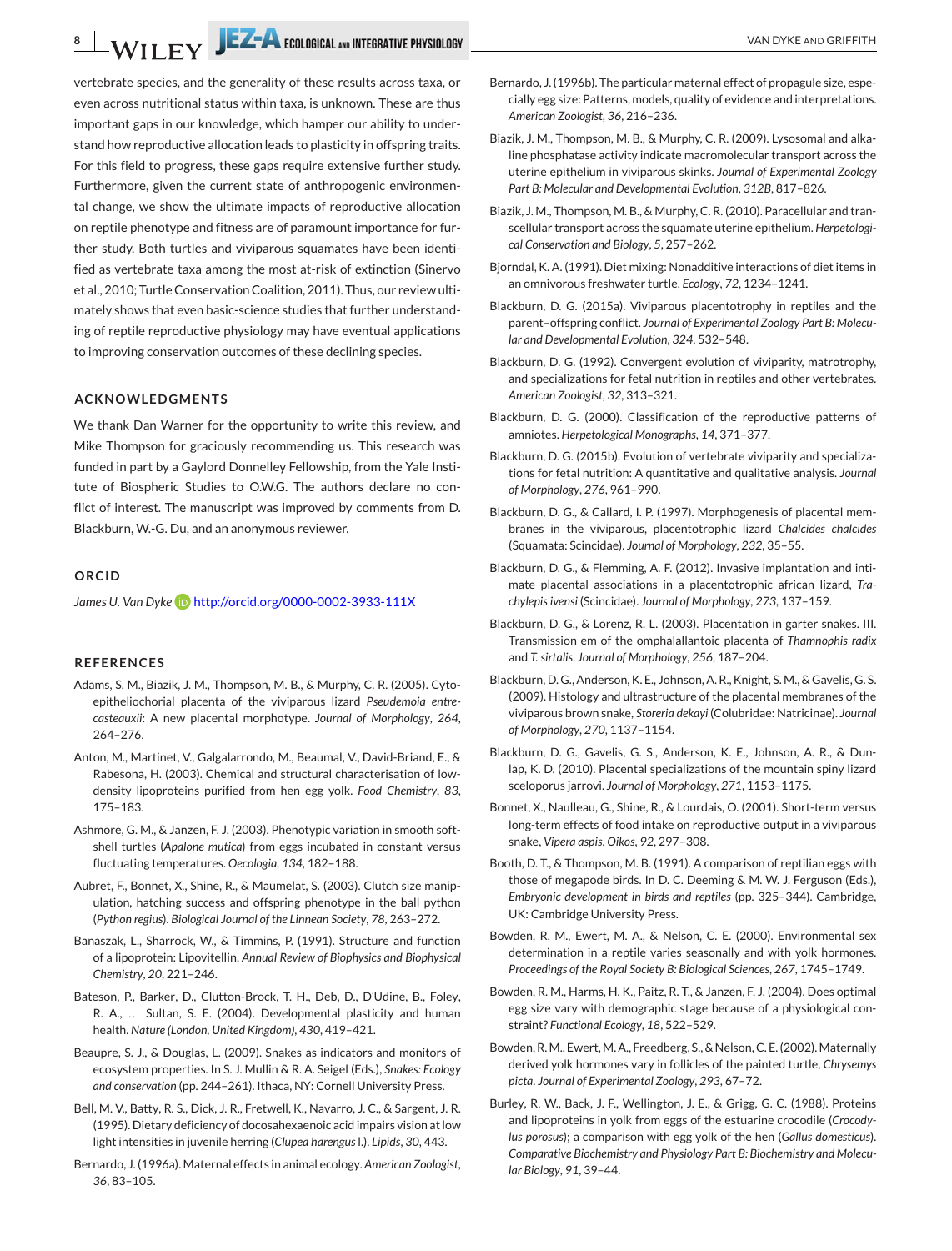- Cadby, C. D., Jones, S. M., & Wapstra, E. (2011). Potentially adaptive effects of maternal nutrition during gestation on offspring phenotype of a viviparous reptile. *The Journal of Experimental Biology*, *214*, 4234– 4239.
- Callard, I. P., Ho, S., Gapp, D. A., Kleis, S., & Heisermann, G. (1985). Regulation of vitellogenesis in reptiles: Correlations with oviparity and viviparity. In B. Lofts &W. N. Holmes (Eds.),*Current trends in comparative endocrinology* (pp. 359–361). Hong Kong: Hong Kong University Press.
- Callard, I. P., Riley, D., & Perez, L. (1990). Vertebrate vitellogenesis: Molecular model for multihormonal control of gene regulation. *Progress in Clinical and Biological Research*, *342*, 343–348.
- Congdon, J. D. (1989). Proximate and evolutionary constraints on energy relationships of reptiles. *Physiological Zoology*, *62*, 356–373.
- Congdon, J. D., Dunham, A. E., & Tinkle, D.W. (1982). Energy budgets and life histories of reptiles. In C. Gans & F. H. Pough (Eds.), *Biology of the Reptilia* (Vol. *13*, pp. 233–271). London, UK: Academic Press.
- Congdon, J. D., & Gibbons, J. W. (1987). Morphological constraint on egg size: A challenge to optimal egg size theory? *PNAS*, *84*, 4145–4147.
- Constancia, M., Angiolini, E., Sandovic, I., Smith, P., Smith, R., Kelsey, G., … Fowden, A. L. (2005). Adaptation of nutrient supply to fetal demand in the mouse involves interaction between the *igf2* gene and placental transporter systems. *PNAS*, *102*, 19219–19224.
- Cornelis, G., Funk, M., Vernochet, C., Leal, F., Tarazona, O. A., Meruice, G., … Heidmann, T. (2017). An endogenous retroviral envelope syncytin and its cognate receptor identified in the viviparous placental *Mabuya* lizard. *PNAS*, *114*, E10991–E11000.
- Cornetti, L., Griffith, O. W., Benazzo, A., Panziera, A., Whittington, C. M., Thompson, M. B., … Bertorelle, G. (In Press). Candidate genes involved in the evolution of viviparity: A rad sequencing experiment in the lizard *Zootoca vivipara* (Squamata: Lacertidae). *Zoological Journal of the Linnean Society*, [https://doi.org/10.1093/zoolinnean/zlx1069.](https://doi.org/10.1093/zoolinnean/zlx1069)
- Crews, D. (1996). Temperature-dependent sex determination: The interplay of steroid hormones and temperature. *Zool Sci (Tokyo)*, *13*, 1–13.
- Currylow, A. F. T., Mandimbbihasina, A., Gibbons, P., Bekarany, E., Stanford, C. B., Louis, E. E., Jr., & Crocker, D. E. (2017). Comparative ecophysiology of a critically endangered (cr) ectotherm: Implications for conservation management. *PLos One*, *12*, e0182004.
- De Morales, M. H., Valles, A. M., Baerga-Santini, C. (1987). Studies of the egg proteins of tropical lizards: Purification and partial characterization of yolk proteins of *Anolis pulchellus*. *Comparative Biochemistry and Physiology Part B: Biochemistry and Molecular Biology*, *87*, 125–136.
- Denner, J. (2017). Function of a retroviral envelope protein in the placenta of a viviparous lizard. *PNAS*, [https://doi.org/10.1073/pnas.1719189114.](https://doi.org/10.1073/pnas.1719189114)
- Dirzo, R., Young, H. S., Galetti, M., Ceballos, G., Isaac, N. J. B., & Collen, B. (2014). Defaunation in the anthropocene. *Science (Washington, DC, United States)*, *345*, 401–406.
- Douglas, L. 2010. Bioenergetic responses of timber rattlesnakes (Crotalus horridus) to large-scale habitat manipulations in northwest arkansas (PhD Dissertation). University of Arkansas, Fayetteville, AR.
- Duggan, A., Paolucci, M., Tercyak, A., Gigliotti, M., Small, D., & Callard, I. P. (2001). Seasonal variation in plasma lipids, lipoproteins, apolipoprotein a-i and vitellogenin in the freshwater turtle, *Chrysemys picta*. *Comparative Biochemistry and Physiology - Part A: Molecular & Integrative Physiology*, *130*, 253–269.
- Dunham, A. E., Grant, B. W., & Overall, K. L. (1989). Interfaces between biophysical and physiological ecology, and the population ecology of terrestrial vertebrate ectotherms. *Physiological Zoology*, *62*, 335–355.
- Dunham, A. E., & Miles, D. B. (1985). Patterns of covariation in life history traits of squamate reptiles: The effects of size and phylogeny reconsidered. *The American Naturalist*, *126*, 231–257.
- Dunham, A. E., Miles, D. B., & Reznick, D. N. (1988). Life history patterns in squamate reptiles. In C. Gans & R. B. Huey (Eds.), *Biology of the Reptilia* (Vol. *16*). Liss, NY: Academic Press.
- Finkler, M. S., & Claussen, D. L. (1997). Within and among clutch variation in the composition of *Chelydra serpentina* eggs with initial egg mass. *Journal of Herpetology*, *31*, 620–624.
- Finn, R. N. (2007). Vertebrate yolk complexes and the functional implications of phosvitins and other subdomains in vitellogenins. *Biology of Reproduction*, *76*, 926–935.
- Ford, N. B., & Seigel, R. A. (1989). Relationships among body size, clutch size, and egg size in three species of oviparous snakes. *Herpetologica*, *45*, 75– 83.
- Fowden, A. L., Ward, J. W., Wooding, F. B. P., Forhead, A. J., & Constancia, M. (2006). Programming placental nutrient transport capacity. *The Journal of Physiology (Cambridge)*, *572*, 5–15.
- Geister, T. L., Lorenz, M.W., Hoffman, K. H., & Fischer, K. (2008). Adult nutrition and butterfly fitness: Effects of diet quality on reproductive output, egg composition, and egg hatching success. *Frontiers in Zoology*, *5*, 10.
- Girling, J. E., & Jones, S. M. (2003). In vitro progesterone production by maternal and embryonic tissues during gestation in the southern snow skink (*Niveoscincus microlepidotus*). *General and Comparative Endocrinology*, *133*, 100–108.
- Gluckman, P., Lillycrop, K. A., Vickers, M. H., Pleasants, A. B., Phillips, E. S., Beedle, A. S., … Hanson, M. A. (2007). Metabolic plasticity during mammalian development is directionally dependent on early nutritional status. *PNAS*, *104*, 12796–12800.
- Graveland, J. (1996). Avian eggshell formation in calcium-rich and calciumpoor habitats: Importance of snail shells and anthropogenic calcium sources. *Canadian Journal of Zoology*, *74*, 1035–1044.
- Graveland, J., & Drent, R. H. (1997). Calcium availability limits breeding success of passerines on poor soils. *Journal of Animal Ecology*, *66*, 279–288.
- Gregg,M. A., & Crawford, J. A. (2009). Survival of greater sage-grouse chicks and broods in the northern great basin. *The Journal of Wildlife Management*, *73*, 904–913.
- Griffith, O. W., Brandley, M. C., Belov, K., & Thompson, M. B. (2016a). Allelic expression of mammalian imprinted genes in a matrotrophic lizard, *Pseudemoia entrecasteauxii*. *Development Genes and Evolution*, *226*, 79– 85.
- Griffith, O. W., Brandley, M. C., Belov, K., & Thompson, M. B. (2016b). Reptile pregnancy is underpinned by complex changes in uterine gene expression: A comparative analysis of the uterine transcriptome in viviparous and oviparous lizards. *Gen Biol Evol*, *8*, 3226– 3239.
- Griffith, O.W., Brandley, M.C., Whittington, C.M., Belov, K., & Thompson, M. B. (2017). Comparative genomics of hormonal signaling in the chorioallantoic membrane of oviparous and viviparous amniotes. *General and Comparative Endocrinology*, *244*, 19–29.
- Griffith, O. W., Ujvari, B., Belov, K., & Thompson, M. B. (2013). Placental lipoprotein lipase (lpl) gene expression in a placentotrophic lizard, *Pseudemoia entrecasteauxii*. *Journal of Experimental Zoology Part B: Molecular and Developmental Evolution*, *320*, 465–470.
- Griffith, O. W., & Wagner, G. P. (2017). The placenta as a model for understanding the origin and evolution of vertebrate organs. *Nature Ecology & Evolution*, *1*, 0072.
- Grizzuti, K., & Perlmann, G. E. (1973). Binding of magnesium and calcium ions to the phosphoglycoprotein phosvitin. *Biochemistry*, *12*, 4399– 4403.
- Herbert, J. F., Lindsay, L. A., Murphy, C. R., & Thompson, M. B. (2006). Calcium transport across the uterine epithelium of pregnant lizards. *Herpetological Monographs*, *20*, 205–211.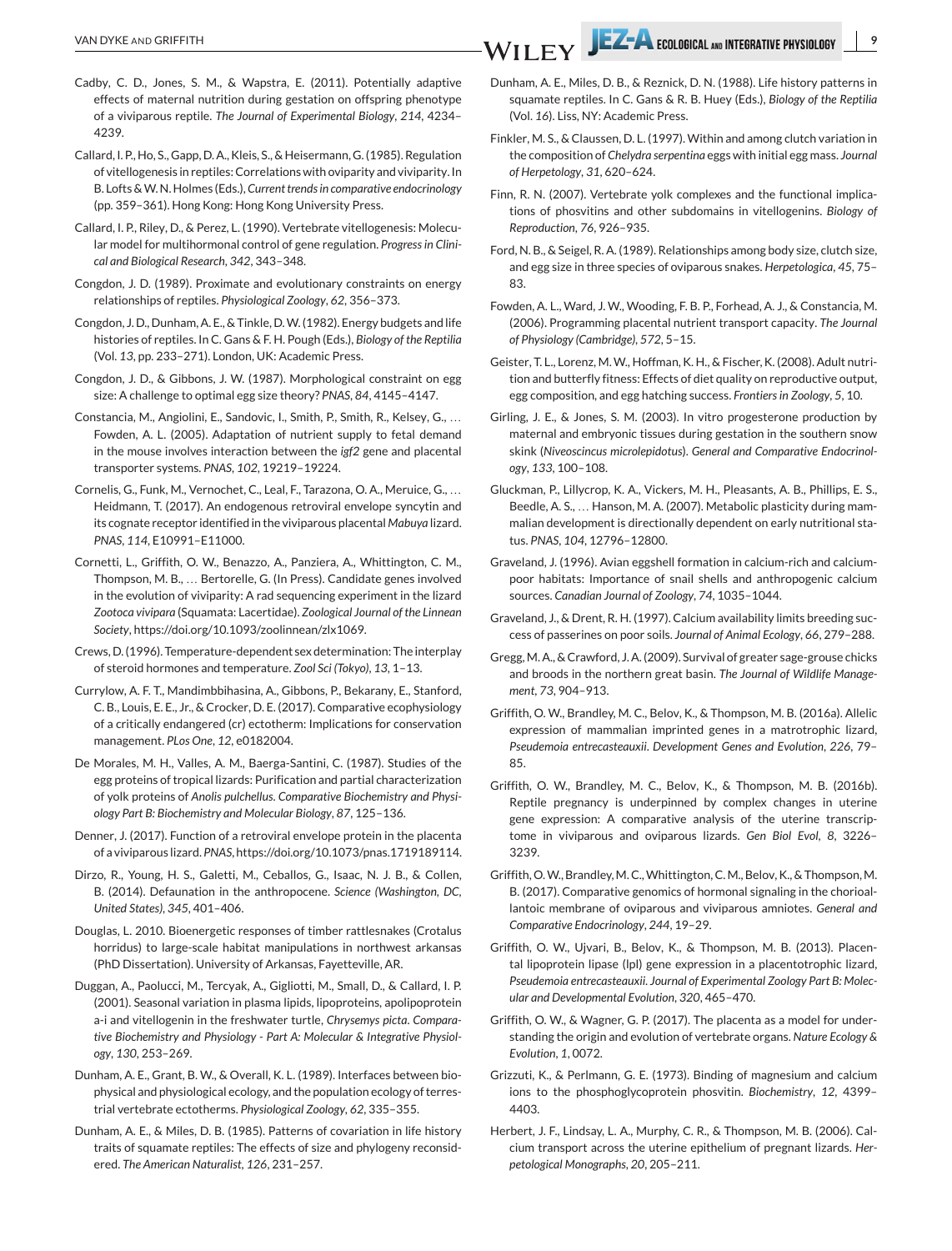- Herbert, J. F., Murphy, C. R., & Thompson, M. B. (2010). Calcium ATPase localization in the uterus of two species of *Pseudemoia* (lacertilia: Scincidae) with complex placentae. *Herpetological Conservation and Biology*, *5*, 290–296.
- Ho, S-m, Kleis, S., McPherson, R., Heisermann, G. J., & Callard, I. P. (1982). Regulation of vitellogenesis in reptiles. *Herpetologica*, *38*, 40– 50.
- Ho, S. (1987). Endocrinology of vitellogenesis. In N. Greenberg, J. Wingfield, D. Norris, & R. Jones (Eds.), *Hormones and reproduction in fishes, amphibians, and reptiles*(pp. 355–384). New York, NY: Plenum Press.
- Hoffman, L. H. (1970). Placentation in the garter snake, *Thamnophis sirtalis*. *Journal of Morphology*, *131*, 57–88.
- Hurlbert, S. H. (1984). Psuedoreplication and the design of ecological field experiments. *Ecological Monographs*, *54*, 187–211.
- Hurley, L. S. (1969). Zinc deficiency in the developing rat. *American Journal of Clinical Nutrition*, *22*, 1332–1339.
- Itonaga, K., Jones, S. M., & Wapstra, E. (2012). Effects of maternal basking and food quantity during gestation provide evidence for the selective advantage of matrotrophy in a viviparous lizard. *PLoS One*, *7*, e41835.
- Janiero-Cinquini, T. R. F., Bijovsky, A. T., Leinz, F. F., & Winter, C. E. (1995). Characterization of the main plasma lipoproteins from the ovoviviparous viperid snake *Bothrops jararaca*. *Comparative Biochemistry and Physiology Part B: Biochemistry and Molecular Biology*, *112*, 49– 58.
- Janzen, F. J. (1993a). An experimental analysis of natural selection on body size of hatchling turtles. *Ecology*, *74*, 332–341.
- Janzen, F. J. (1993b). The influence of incubation temperature and family on eggs, embryos, and hatchlings of the smooth softshell turtle (*Apalone mutica*). *Physiological Zoology*, *66*, 349–373.
- Kirghgessner, T. G., Heinzmann, C., Svenson, K. L., Gordon, D. A., Nicosia, M., Lebherz, H. G., … Williams, D. L. (1987). Regulation of chicken apolipoprotein b: Cloning, tissue distribution, and estrogen induction of mRNA. *Gene*, *59*, 241–251.
- Lack, D. (1954). *The natural regulation of animal numbers* (pp. 343). London, UK: Oxford University Press.
- Lance, V. A., Place, A. R., Grumbles, J. S., & Rostal, D. C. (2002). Variation in plasma lipids during the reproductive cycle of male and female desert tortoises, *Gopherus agassizii*. *Journal of Experimental Zoology*, *293*, 703– 711.
- Martin, W. G., Augustyniak, J., & Cook, W. H. (1964). Fractionation and characterization of the low-density lipoproteins of hen's egg yolk. *Biochimica et Biophysica Acta*, *84*, 714–720.
- Miner, B. G., Sultan, S. E., Morgan, S. G., Padilla, D. K., & Relyea, R. A. (2005). Ecological consequences of phenotypic plasticity. *Trends in Ecology & Evolution*, *20*, 685–692.
- Mitchell, N. J., & Janzen, F. J. (2010). Temperature-dependent sex determination and contemporary climate change. *Sexual Development*, *4*, 129– 140.
- Moriguchi, T., Sheaff Greiner, R., & Salem, N., Jr. (2000). Behavioral deficits associated with dietary induction of decreased brain docosahexaenoic acid concentration. *Journal of Neurochemistry*, *75*, 2563–2573.
- Mousseau, T. A., & Fox, C. W. (1998). The adaptive significance of maternal effects. *Trends in Ecology & Evolution*, *13*, 403–407.
- Munch, K., Noble, D. W. A., Botterill-James, T., Koolhof, I. S., Halliwell, B., Wapstra, E., & While, G. M. (2018). Maternal effects impact decisionmaking in a viviparous lizard. *Biology Letters*, *14*, 20170556.
- Naber, E. C., & Biggert, M. D. (1989). Patterns of lipogenesis in laying hens fed a high fat diet containing safflower oil. *Journal of Nutrition*, *119*, 690– 695.
- Nainan, H., Ping, Y., Yang, Y., Jinxiong, L., Huijun, B., Haili, L., … Qiusheng, C. (2009). Fine structural observation on the oogenesis and vitellogenesis of the chinese soft-shelled turtle (*Pelodiscus sinensis*). *Zygote*, *18*, 109– 120.
- Nardelli, D., van het Schip, F. D., Gerber-Huber, S., Haefliger, J. A., Gruber, M., Ab, G., & Wahli, W. (1987). Comparison of the organization and fine structure of a chicken and a *Xenopus laevis* vitellogenin gene. *Journal of Biological Chemistry*, *262*, 15377–15385.
- Neuringer, M., Connor, W. E., Lin, D. S., Barstad, L., & Luck, S. (1986). Biochemical and functional effects of prenatal and postnatal omega 3 fatty acid deficiency on retina and brain in rhesus monkeys. *PNAS*, *83*, 4021– 4025.
- Neuringer, M., Connor, W. E., & Van Petten CB, L. (1984). Dietary omega-3 fatty acid deficiency and visual loss in infant rhesus monkeys. *Journal of Clinical Investigation*, *73*, 272–276.
- Newcombe, D., Hunt, J., Mitchell, C., & Moore, A. J. (2015). Maternal effects and maternal selection arising from variation in allocation of free amino acid to eggs. *Ecology and Evolution*, *5*, 2397–2410.
- Noble, R. C., McCartney, R., & Ferguson, M. W. J. (1993). Lipid and fatty acid compositional differences between eggs of wild and captive-breeding alligators (Alligator mississippiensis): An association with reduced hatchability? *Journal of Zoology (London)*, *230*, 639– 649.
- Packard, G. C., Miller, K., Packard, M. J., & Birchard, G. F. (1999). Environmentally induced variation in body size and condition in hatchling snapping turtles (*Chelydra serpentina*). *Canadian Journal of Zoology*, *77*, 278– 289.
- Packard, G. C., Tracy, C. R., & Roth, J. J. (1977). The physiological ecology of reptilian eggs and embryos and the evolution of viviparity within the class Reptilia. *Biological Reviews*, *52*, 71–105.
- Packard, M. J., & Packard, G. C. (1988). Sources of calcium and phophorous during embryogenesis in bullsnakes (*Pituophis melanoleucus*). *Journal of Experimental Zoology*, *246*, 132–138.
- Packard, M. J., & Packard, G. C. (1991). Sources of calcium, magnesium, and phosphorous for embryonic softshell turtles (*Trionyx spiniferus*). *Journal of Experimental Zoology*, *258*, 151–157.
- Paitz, R. T., Sawa, A. R., & Bowden, R. M. (2012). Characterizing the metabolism and movement of yolk estradiol during embryonic development in the red-eared slider (*Trachemys scripta*).*General and Comparative Endocrinology*, *176*, 507–512.
- Palmer, B. D., & Guillette, L. J., Jr. (1991). Oviductal proteins and their influence on embryonic development in birds and reptiles. In D. C. Deeming & M.W. J. Ferguson (Eds.), *Egg incubation: Its effects on embryonic development in birds and reptiles* (pp. 29–46). Cambridge: Cambridge University Press.
- Raag, R., Appelt, K., Xuong, N-H., & Banaszak, L. (1988). Structure of the lamprey yolk lipid-protein complex lipovitellin-phosvitin at 24 Å resolution. *Journal of Molecular Biology*, *200*, 553–569.
- Ramirez-Pinilla, M. P. (2006). Placental transfer of nutrients during gestation in an Andean population of the highly matrotrophic lizard genus *Mabuya* (Squamata: Scincidae). *Herpetological Monographs*, *20*, 194– 204.
- Ramirez-Pinilla, M. P., Rueda, E. D., & Stashenko, E. (2011). Transplacental nutrient transfer during gestation in the Andean lizard *Mabuya* sp. (Squamata, Scincidae). *Journal of Comparative Physiology B*, *181*, 249– 268.
- Rhen, T., & Lang, J. W. (1995). Phenotypic plasticity for growth in the common snapping turtle: Effects of incubation temperature, clutch, and their interaction. *The American Naturalist*, *146*, 726–747.
- Roach, D. A., & Wulff, R. D. (1987). Maternal effects in plants. *Annual Review of Ecology and Systematics*, *18*, 209–235.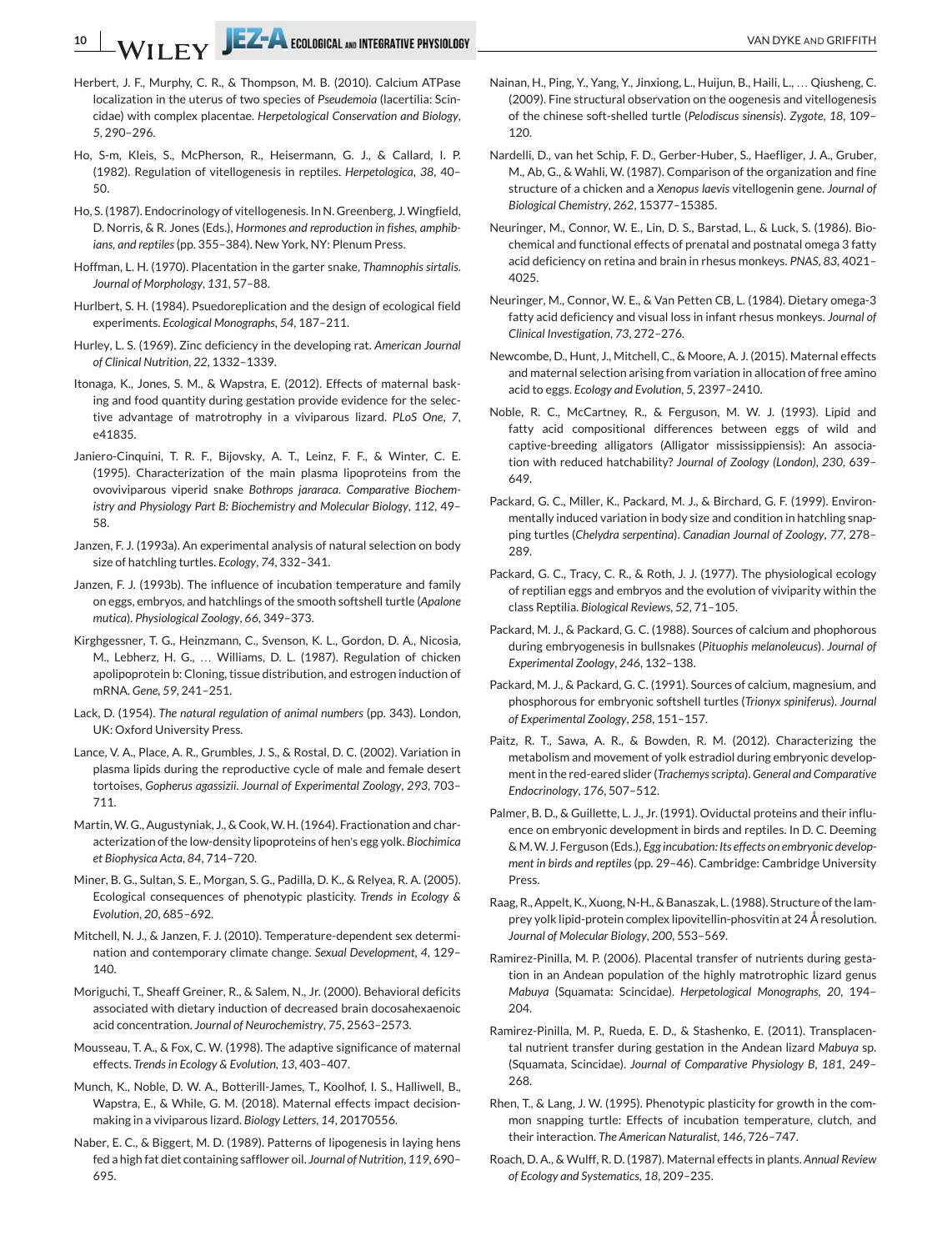- Roosenburg, W. M., & Dunham, A. E. (1997). Allocation of reproductive output: Egg- and clutch-size variation in the diamondback terrapin. *Copeia*, *1997*, 290–297.
- Samaraweera, H., Zhang, W., Lee, E. J. A., & Ahn, D. U. (2011). Egg yolk phosvitin and functional phosphopeptides- review. *Journal of Food Science*, *76*, R143–R150.
- Seigel, R. A., & Ford, N. B. (1992). Effect of energy input on variation in clutch size and offspring size in a viviparous reptile. *Functional Ecology*, *6*, 382– 385.
- Shine, R. (1978). Propagule size and parental care: The "safe harbor" hypothesis. *Journal of Theoretical Biology*, *75*, 417–424.
- Sinervo, B. (1990). The evolution of maternal investment in lizards: An experimental and comparative analysis of egg size and its effects on offspring performance. *Evolution*, *44*, 279–294.
- Sinervo, B., Doughty, P., Huey, R. B., & Zamudio, K. (1992). Allometric engineering: A causal analysis of natural selection on offspring size. *Science (Washington, DC, United States)*, *258*, 1927–1930.
- Sinervo, B., & Huey, R. B. (1990). Allometric engineering: An experimental test of the causes of interpopulational differences in performance. *Science (Washington, DC, United States)*, *248*, 1106–1110.
- Sinervo, B., & Licht, P. (1991). Hormonal and physiological control of clutch size, egg size, and egg shape in side-blotched lizards (*Uta stansburiana*) constraints on the evolution of lizard life histories. *Journal of Experimental Zoology*, *257*, 252–264.
- Sinervo, B., Mendez-De La Cruz, F. R., Miles, D. B., Heulin, B., Bastiaans, E., Villagran-Santa Cruz, V., … Sites, J.W., Jr. (2010). Erosion of lizard diversity by climate change and altered thermal niches. *Science (Washington, DC, United States)*, *328*, 894–899.
- Smith, C. C., & Fretwell, S. D. (1974). The optimal balance between size and number of offspring. *The American Naturalist*, *108*, 499–506.
- Speake, B. K., Herbert, J. F., & Thompson, M. B. (2004). Comparison of the fatty-acid compositions of prey items and yolk of australian insectivorous scincid lizards. *Journal of Comparative Physiology B*, *174*, 393– 397.
- Speake, B. K., Noble, R. C., McCartney, R. J., & Ferguson, M. W. J. (1994). Differences in tissue-specific lipid composition between embryos of wild and captive breeding alligators (*Alligator mississippiensis*). *Journal of Zoology (London)*, *243*, 565–576.
- Speake, B. K., Surai, P. F., & Bortolotti, G. R. (2002). Fatty acid profiles of yolk lipids of five species of wild ducks (Anatidae) differing in dietary preference. *Journal of Zoology (London)*, *257*, 533–538.
- Speake, B. K., & Thompson, M. B. (1999). Comparative aspects of yolk lipid utilisation in birds and reptiles. *Poultry and Avian Biology Reviews*, *10*, 181–211.
- Speake, B. K., & Thompson, M. B. (2000). Lipids of the eggs and nenonates of oviparous and viviparous lizards. *Comparative Biochemistry and Physiology - Part A: Molecular & Integrative Physiology*, *127*, 453–467.
- Spencer, R. J., Thompson, M. B., & Hume, I. D. (1998). The diet and digestive energetics of the Murray short-necked turtle (*Emydura macquarii*). *Comparative Biochemistry and Physiology - Part A: Molecular & Integrative Physiology*, *121*, 535–559.
- Stahlschmidt, Z. R., & Adamo, S. A. (2015). Food-limited mothers favour offspring quality over offspring number: A principal components approach. *Functional Ecology*, *29*, 88–95.
- Steen, D. A., Van Dyke, J. U., Jackson, B. P., & Hopkins, B. C. (2015). Reproduction and hatchling performance in freshwater turtles associated with a remediated coal fly-ash spill. *Environmental Research*, *138*, 38–48.
- Stewart, J. R. (1989). Facultative placentotrophy and the evolution of squamate placentation: Quality of eggs and neonates in *Virginia striatula*. *The American Naturalist*, *133*, 111–137.
- Stewart, J. R. (2013). Fetal nutrition in lecithotrophic squamate reptiles: Toward a comprehensive model for evolution of viviparity and placentation. *Journal of Morphology*, *274*, 824–843.
- Stewart, J. R. (2015). Placental specializations in lecithotrophic viviparous squamate reptiles. *Journal of Experimental Zoology B*, *324*, 549–561.
- Stewart, J. R., & Brasch, K. R. (2003). Ultrastructure of the placentae of the natricine snake, *Virginia striatulua* (reptilia: Squamata). *Journal of Morphology*, *255*, 177–201.
- Stewart, J. R., Ecay, T. W., Heulin, B., Fregoso, S. P., & Linville, B. J. (2011). Developmental expression of calcium transport proteins in extraembryonic membranes of oviparous and viviparous *Zootoca vivipara* (Lacertilia, Lacertidae). *The Journal of Experimental Biology*, *214*, 2999–3004.
- Swain, R., & Jones, S. M. (2000). Facultative placentotrophy: Half-way house or strategic solution? *Comparative Biochemistry and Physiology - Part A: Molecular & Integrative Physiology*, *127*, 441–451.
- Taborsky, G. (1963). Interaction between phosvitin and iron and its effect on a rearrangement of phosvitin structure. *Biochemistry*, *2*, 260–271.
- Thompson, M. B., & Speake, B. K. (2003). Energy and nutrient utilisation by embryonic reptiles. *Comparative Biochemistry and Physiology - Part A: Molecular & Integrative Physiology*, *133*, 529–538.
- Thompson, M. B., Speake, B. K., Russell, K. J., McCartney, R. J., & Surai, P. F. (1999). Changes in fatty acid profiles and in protein, ion and energy contents of eggs of the murray short-necked turtle, *Emydura macquarii* (Chelonia, Pleurodira) during development. *Comparative Biochemistry and Physiology - Part A: Molecular & Integrative Physiology*, *122*, 75–84.
- Thompson, M. B., Stewart, J. R., & Speake, B. K. (2000). Comparison of nutrient transport across the placenta of lizards differing in placental complexity. *Comparative Biochemistry and Physiology - Part A: Molecular & Integrative Physiology*, *127*, 469–479.
- Tilgar, V., Mand, R., & Magi, M. (2002). Calcium shortage as a constraint on reproduction in great tits *Parus major*: A field experiment. *Journal of Avian Biology*, *33*, 407–413.
- Turtle Conservation Coalition .(2011). *Turtles in trouble: The world*'*s 25*+ *most endangered tortoises and freshwater turtles—2011*, In Rhodin A. G. J., Walde A. D., Horne B. D., van Dijk P. P., & Blanck T. & Hudson R., (Eds.), Lunenburg, MA: IUCN/SSC.
- Uribe, M. C., & Grier, H. J. (2011). Oogenesis of microlecithal oocytes in the viviparous teleost *Heterandria formosa*. *Journal of Morphology*, *272*, 241– 257.
- Valenzuela, N. (2001). Maternal effects on life-history traits in the amazonian giant river turtle *Podocnemis expansa*. *Journal of Herpetology*, *35*, 368–378.
- Van Buskirk, J., & Steiner, U. K. (2009). The fitness costs of developmental canalization and plasticity. *Journal of Evolutionary Biology*, *22*, 852–860.
- Van Dyke, J. U. (2014). Cues for reproduction in squamate reptiles. In J. L. Rheubert, D. S. Siegel, & S. E. Trauth (Eds.), *Lizard phylogeny and reproductive biology* (pp. 109–143). Boca Raton, FL: CRC Press.
- Van Dyke, J. U., & Beaupre, S. J. (2012). Stable isotope tracer reveals that viviparous snakes transport amino acids to offspring during gestation. *The Journal of Experimental Biology*, *215*, 760–765.
- Van Dyke, J. U., Beck, M. L., Jackson, B. P., & Hopkins, B. C. (2013). Interspecific differences in egg production affect egg trace element concentrations after a coal fly ash spill. *Environmental Science & Technology*, *47*, 13763–13771.
- Van Dyke, J. U., Brandley, M. C., & Thompson, M. B. (2014a). The evolution of viviparity: Molecular and genomic data from squamate reptiles advance understanding of live birth in amniotes. *Reproduction (Camb)*, *147*, R15– R26.
- Van Dyke, J. U., Griffith, O. W., & Thompson, M. B. (2014b). High food abundance permits the evolution of placentotrophy: Evidence from a